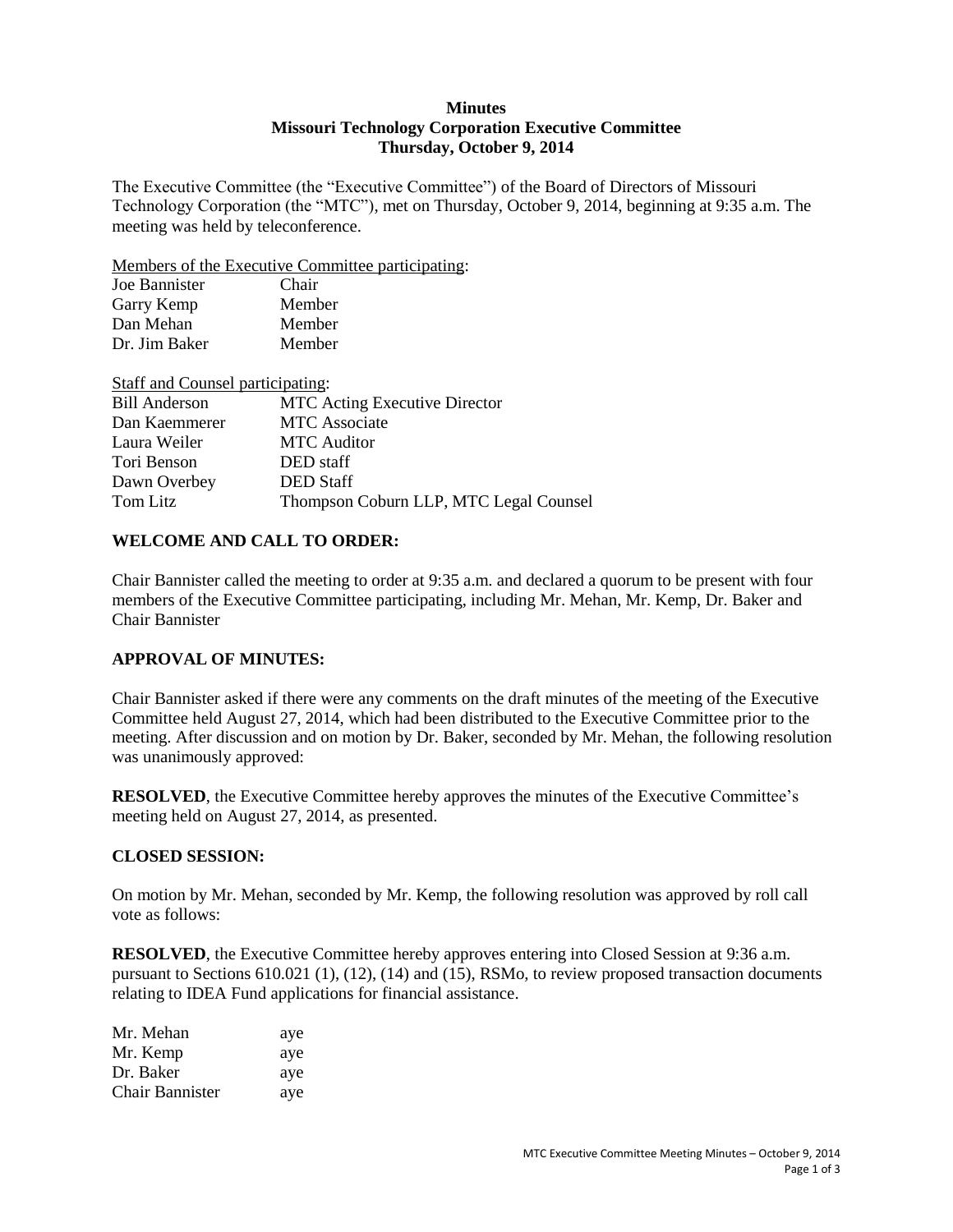On motion by Mr. Mehan, seconded by Dr. Baker, the following resolution was approved by roll call vote as follows:

**RESOLVED**, the Executive Committee approves reconvening from Closed Session at 9:51 a.m.

| Mr. Mehan              | aye |
|------------------------|-----|
| Mr. Kemp               | aye |
| Dr. Baker              | aye |
| <b>Chair Bannister</b> | aye |

Chair Bannister reported that the Executive Committee took no action in the Closed Session after a discussion confined to the matters stated above. The Executive Committee continued its discussion in Open Session.

## **IDEA FUND TRANSACTION DOCUMENTS:**

On motion by Mr. Mehan, seconded by Dr. Baker, the following resolutions were unanimously approved:

## **Katalyst Surgical, LLC**

**RESOLVED**, the Executive Committee on behalf of the MTC Board hereby approves the transaction documents for an investment by MTC in an amount of \$350,000.00 to purchase 31,818 Units of membership issued by Katalyst Surgical, LLC, pursuant to Seed Capital Co-Investment Application 2014-10-002 in substantially the form presented;

**FURTHER RESOLVED**, the Executive Committee on behalf of the MTC Board hereby authorizes the MTC Acting Executive Director to execute and deliver on behalf of the MTC all documents relating to such investment on behalf of the MTC; and

**FURTHER RESOLVED**, the Executive Committee on behalf of the MTC Board hereby authorizes the MTC Acting Executive Director on behalf of the MTC to negotiate, amend, and approve any and all agreements, documents or instruments and to take such other actions as may be required or desirable in connection with, or in furtherance of such investment.

On motion by Chair Bannister, seconded by Dr. Baker, the following resolutions were unanimously approved:

#### **Ionic Transport Assays**

**RESOLVED**, the Executive Committee on behalf of the MTC Board hereby approves the transaction documents for a convertible secured loan by MTC in an amount up to \$80,000 pursuant to Seed Capital Co-Investment Application 2014-09-003 (Ionic Transport Assays) in substantially the form presented;

**FURTHER RESOLVED**, the Executive Committee on behalf of the MTC Board hereby authorizes the MTC Acting Executive Director to execute and deliver on behalf of the MTC all documents relating to such loan on behalf of the MTC; and

**FURTHER RESOLVED**, the Executive Committee on behalf of the MTC Board hereby authorizes the MTC Acting Executive Director on behalf of the MTC to negotiate, amend, and approve any and all agreements, documents or instruments and to take such other actions as may be required or desirable in connection with, or in furtherance of such loan.

On motion by Mr. Kemp, seconded by Dr. Baker, the following resolutions were unanimously approved: